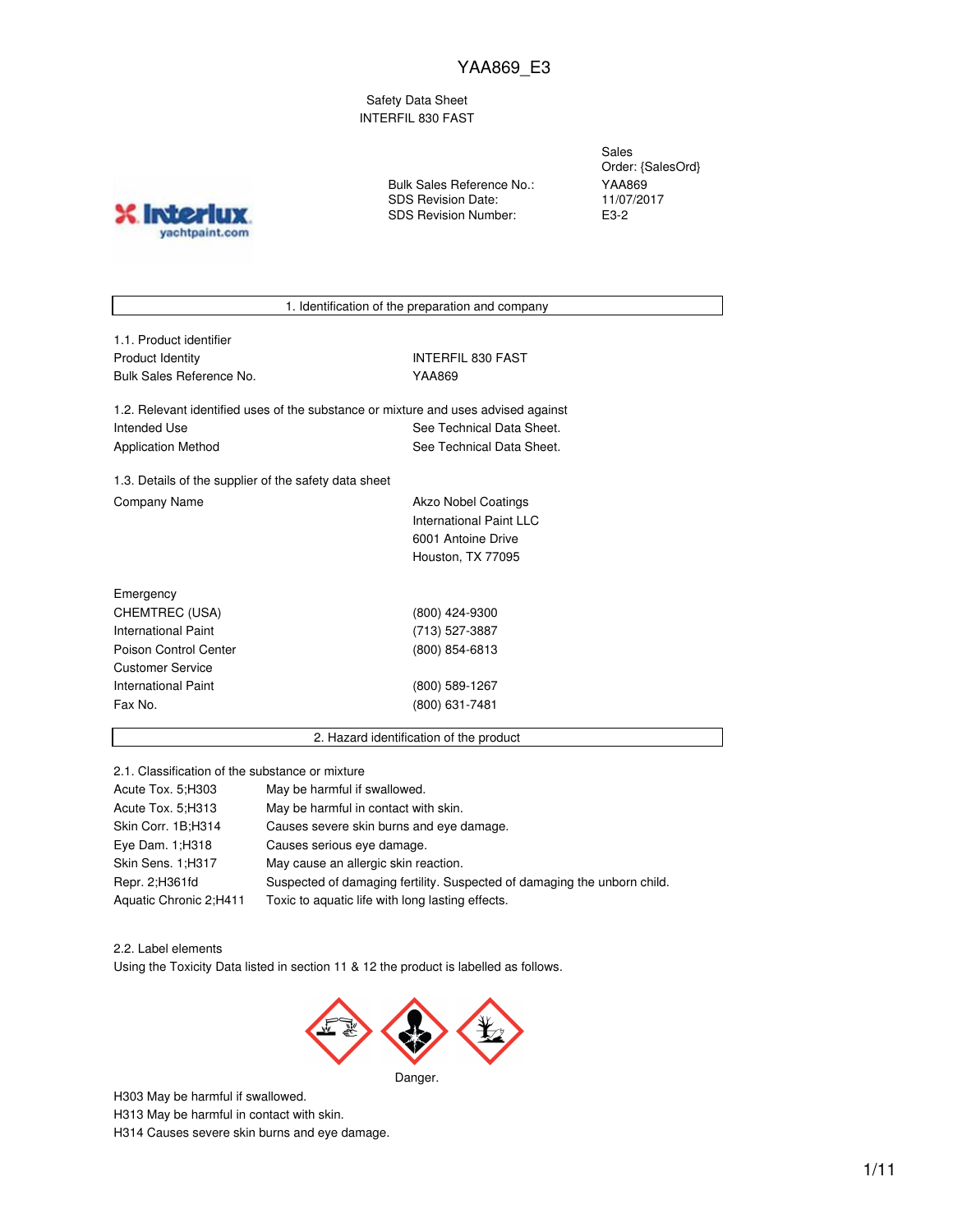H317 May cause an allergic skin reaction.

H318 Causes serious eye damage.

H361 Suspected of damaging fertility or the unborn child.

H411 Toxic to aquatic life with long lasting effects.

P201 Obtain special instructions before use.

P202 Do not handle until all safety precautions have been read and understood.

P260 Do not breathe mist / vapors / spray.

P272 Contaminated work clothing should not be allowed out of the workplace.

P273 Avoid release to the environment.

P280 Wear protective gloves / eye protection / face protection.

P301+330+331 IF SWALLOWED: Rinse mouth. Do NOT induce vomiting.

P302+352 IF ON SKIN: Wash with soap and water.

P303+361+353 IF ON SKIN (or hair): Remove/Take off immediately all contaminated clothing. Rinse skin with water/shower.

P304+312 IF INHALED: Call a POISON CENTER or doctor/physician if you feel unwell.

P305+351+338 IF IN EYES: Rinse continuously with water for several minutes. Remove contact lenses if present and easy to do - continue rinsing.

P308+313 IF exposed or concerned: Get medical advice/attention.

P310 Immediately call a POISON CENTER or doctor / physician.

P312 Call a POISON CENTER or doctor / physician if you feel unwell.

P333 If skin irritation or a rash occurs:.

P340 Remove victim to fresh air and keep at rest in a position comfortable for breathing.

P363 Wash contaminated clothing before reuse.

P391 Collect spillage.

P405 Store locked up.

P501 Dispose of contents / container in accordance with local / national regulations.

| <b>HMIS Rating</b> | Health: 2 | Flammability: 3 | Reactivity: 0 |
|--------------------|-----------|-----------------|---------------|
|                    |           |                 |               |

3. Composition/information on ingredients

This product contains the following substances that present a hazard within the meaning of the relevant State and Federal Hazardous Substances regulations.

| <b>Ingredient/Chemical Designations</b>                                      | Weight %   | <b>GHS Classification</b>                                                                                                        | <b>Notes</b> |
|------------------------------------------------------------------------------|------------|----------------------------------------------------------------------------------------------------------------------------------|--------------|
| Benzyl alcohol<br>CAS Number:<br>0000100-51-6                                | $25 - 50$  | Acute Tox. 4; H332<br>Acute Tox. 4;H302                                                                                          | [1]          |
| Fillite<br>CAS Number:<br>0061132-18-1                                       | $10 - 25$  |                                                                                                                                  | $[1]$        |
| Glass, oxide, chemicals<br>CAS Number:<br>0065997-17-3                       | $10 - 25$  |                                                                                                                                  | $[1]$        |
| Nonylphenol<br><b>CAS Number:</b><br>0025154-52-3                            | $1.0 - 10$ | Repr. 2; H361fd<br>Acute Tox. 4;H302<br>Skin Corr. 1B;H314<br><b>Aquatic Acute</b><br>1;H400<br><b>Aquatic Chronic</b><br>1;H410 | $[1]$        |
| Limestone<br>CAS Number:<br>0001317-65-3                                     | $1.0 - 10$ |                                                                                                                                  | [1]          |
| m-Xylene-alpha, alpha'-diamine<br>CAS Number:<br>0001477-55-0                | $1.0 - 10$ | Acute Tox. 4; H302<br>Acute Tox. 3;H331<br>Skin Corr. 1;H314<br>Skin Sens. 1;H317<br><b>Aquatic Chronic</b><br>3:H412            | [1][2]       |
| 2,4,6-Tri(dimethylaminomethyl)phenol 1.0 - 10<br>CAS Number:<br>0000090-72-2 |            | Acute Tox. 4;H302<br>Eye Irrit. 2;H319<br>Skin Irrit. 2;H315                                                                     | [1]          |
| Titanium dioxide<br><b>CAS Number:</b><br>0013463-67-7                       | $1.0 - 10$ |                                                                                                                                  | [1][2]       |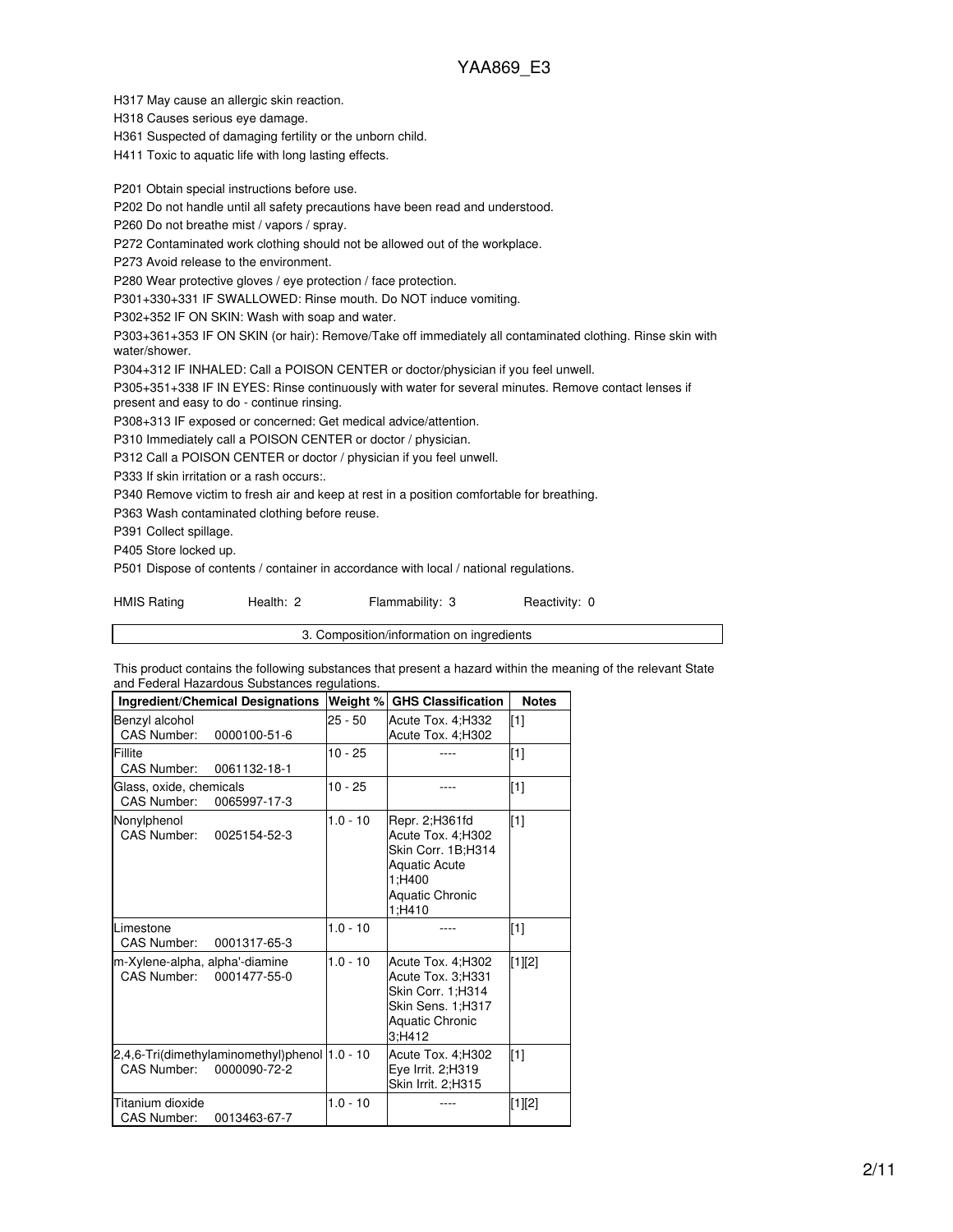| Cyclohexanamine, 4,4'-methylenebis- 1.0 - 10 | Acute Tox. 4: H302     |  |
|----------------------------------------------|------------------------|--|
| CAS Number: 0001761-71-3                     | Skin Corr. 1A;H314     |  |
|                                              | Skin Sens. 1B;H317     |  |
|                                              | <b>ISTOT RE 2:H373</b> |  |
|                                              | <b>Aquatic Chronic</b> |  |
|                                              | 2:H411 Supplier        |  |
|                                              | Classification         |  |

[1] Substance classified with a health or environmental hazard.

[2] Substance with a workplace exposure limit.

[3] PBT-substance or vPvB-substance.

Г

\*The full texts of the phrases are shown in Section 16.

|                                        | 4. First aid measures                                                                                                                                                                                                                                                                                                                                                                                                                              |
|----------------------------------------|----------------------------------------------------------------------------------------------------------------------------------------------------------------------------------------------------------------------------------------------------------------------------------------------------------------------------------------------------------------------------------------------------------------------------------------------------|
| 4.1. Description of first aid measures |                                                                                                                                                                                                                                                                                                                                                                                                                                                    |
| General                                | Remove contaminated clothing and shoes. Get medical attention immediately. Wash<br>clothing before reuse. Thoroughly clean or destroy contaminated shoes.                                                                                                                                                                                                                                                                                          |
| Inhalation                             | If inhaled, remove to fresh air. If not breathing, give artificial respiration. If breathing is<br>difficult, give oxygen. Get medical attention immediately.                                                                                                                                                                                                                                                                                      |
| Eyes                                   | In case of contact, immediately flush eyes with plenty of water for at least 15 minutes.<br>Get medical attention immediately.                                                                                                                                                                                                                                                                                                                     |
| Skin                                   | In case of contact, immediately flush skin with soap and plenty of water. Get medical<br>attention immediately.                                                                                                                                                                                                                                                                                                                                    |
| Ingestion                              | If swallowed, immediately contact Poison Control Center at 1-800-854-6813. DO NOT<br>induce vomiting unless instructed to do so by medical personnel. Never give anything<br>by mouth to an unconscious person.                                                                                                                                                                                                                                    |
|                                        | 4.2. Most important symptoms and effects, both acute and delayed                                                                                                                                                                                                                                                                                                                                                                                   |
| Overview                               | NOTICE: Reports have associated repeated and prolonged occupational<br>overexposure to solvents with permanent brain and nervous system damage.<br>Intentional misuse by deliberately concentrating and inhaling the contents may be<br>harmful or fatal. Avoid contact with eyes, skin and clothing. Contains an ingredient<br>which may cause reproductive disorders based on animal data (See Section 2 and<br>Section 15 for each ingredient). |
| Inhalation                             | Harmful if inhaled. May cause lung injury. Causes nose and throat irritation. Vapors<br>may affect the brain or nervous system causing dizziness, headache or nausea.                                                                                                                                                                                                                                                                              |
| Eyes                                   | Causes severe eye irritation. Avoid contact with eyes.                                                                                                                                                                                                                                                                                                                                                                                             |
| Skin                                   | Causes skin irritation. May cause allergic skin reaction. May be harmful if absorbed<br>through the skin.                                                                                                                                                                                                                                                                                                                                          |
| Ingestion                              | Harmful if swallowed. May cause abdominal pain, nausea, vomiting, diarrhea, or<br>drowsiness.                                                                                                                                                                                                                                                                                                                                                      |
| Chronic effects                        | Birth defect hazard. Contains an ingredient which can cause birth defects (See<br>Section 2 and Section 15 for each ingredient). Possible cancer hazard. Contains an<br>ingredient which may cause cancer based on animal data (See Section 2 and Section<br>15 for each ingredient). Risk of cancer depends on duration and level of exposure.                                                                                                    |
|                                        | 5. Fire-fighting measures                                                                                                                                                                                                                                                                                                                                                                                                                          |

5.1. Extinguishing media

SMALL FIRES: Use dry chemical, CO2, water spray or foam. LARGE FIRES: Use water spray, fog, or foam. Move containers from fire area if you can do so without risk. Runoff from fire control may cause pollution. Dike fire control water for later disposal. Do not scatter the material.

5.2. Special hazards arising from the substance or mixture

Material may burn but does not ignite readily. Fire may produce irritating, corrosive and/or toxic gases. Containers may explode when heated.

5.3. Advice for fire-fighters

Cool closed containers exposed to fire by spraying them with water. Do not allow run off water and contaminants from fire fighting to enter drains or water courses. ERG Guide No. 159

6. Accidental release measures

6.1. Personal precautions, protective equipment and emergency procedures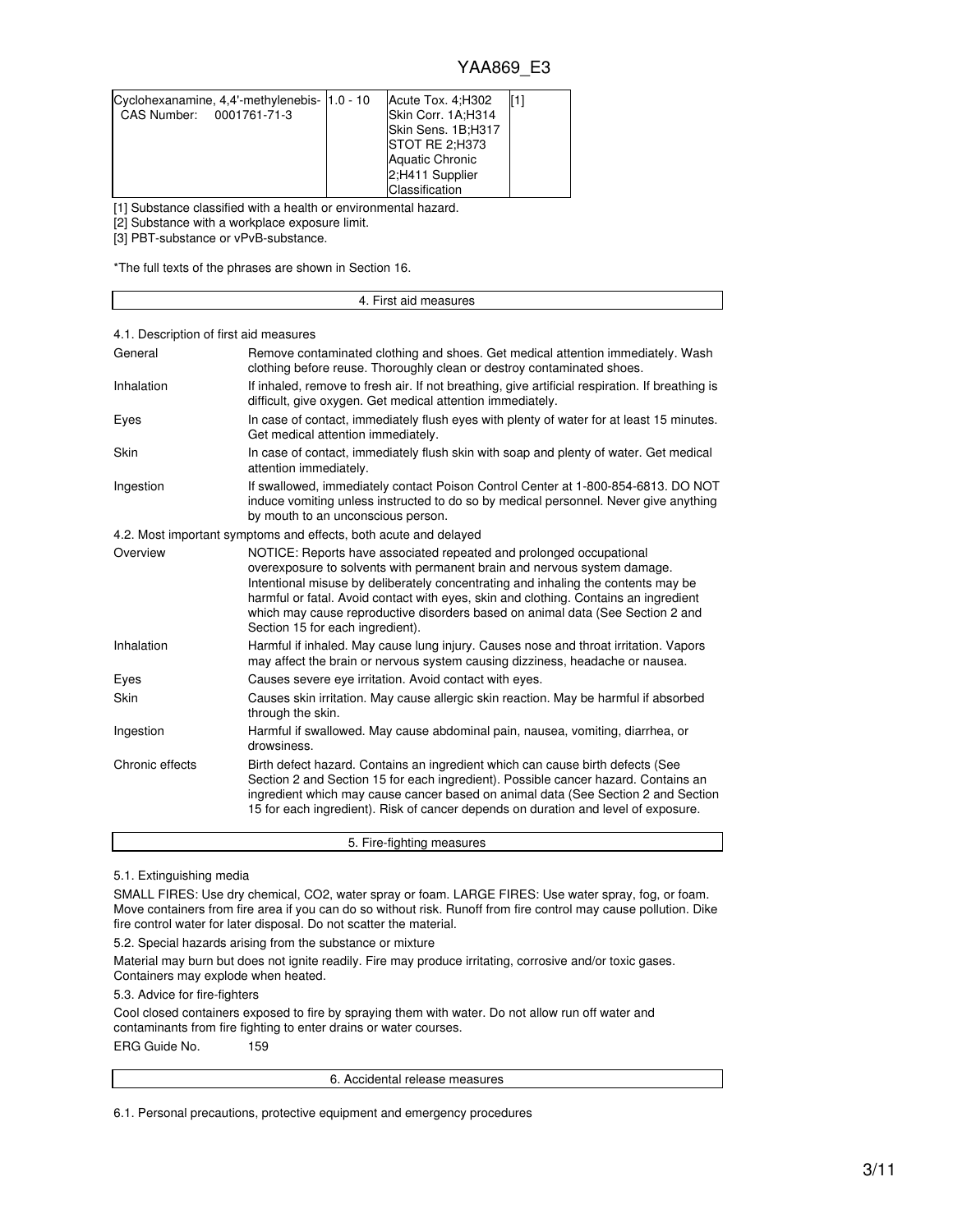ELIMINATE ALL IGNITION SOURCES (no smoking, flares, sparks or flames in immediate area). Do not touch or walk through spilled material. Stop leak if you can do so without risk. Prevent entry into waterways, sewers, basements or confined areas. Absorb or cover with dry earth, sand, or other non-combustible material and transfer to containers. LARGE SPILLS: Dike far ahead of liquid spill to contain released material and runoff from fire control.

6.2. Environmental precautions

Do not allow spills to enter drains or watercourses.

6.3. Methods and material for containment and cleaning up

CALL CHEMTREC at (800)-424-9300 for emergency response. Isolate spill or leak area immediately for at least 25 to 50 meters (80 to 160 feet) in all directions. Keep unauthorized personnel away. Stay upwind. Keep out of low areas. Ventilate closed spaces before entering.

#### 7. Handling and storage

7.1. Precautions for safe handling **Handling** Vapors may cause flash fire or ignite explosively.

In Storage Keep away from heat, sparks and flame.

7.2. Conditions for safe storage, including any incompatibilities

Store between 40-100F (4-38C).

Do not get in eyes, on skin or clothing.

Strong oxidizing agents.

Do not smoke. Extinguish all flames and pilot lights, and turn off stoves, heaters, electric motors and other sources of ignition during use and until all vapors are gone.

7.3. Specific end use(s) Close container after each use. Wash thoroughly after handling. Prevent build-up of vapors by opening all windows and doors to achieve cross-ventilation.

#### 8. Exposure controls and personal protection

| CAS No.                | Ingredient                                             | <b>Source</b> | Value                                                           |
|------------------------|--------------------------------------------------------|---------------|-----------------------------------------------------------------|
|                        | 0000090-72-2 2,4,6-Tri(dimethylaminomethyl)phenol OSHA |               |                                                                 |
|                        |                                                        | <b>ACGIH</b>  |                                                                 |
|                        |                                                        | <b>NIOSH</b>  |                                                                 |
|                        |                                                        | Supplier      |                                                                 |
|                        |                                                        | OHSA,<br>CAN  |                                                                 |
|                        |                                                        | Mexico        |                                                                 |
|                        |                                                        | <b>Brazil</b> |                                                                 |
|                        | 0000100-51-6 Benzyl alcohol                            | OSHA          |                                                                 |
|                        |                                                        | <b>ACGIH</b>  |                                                                 |
|                        |                                                        | <b>NIOSH</b>  |                                                                 |
|                        |                                                        | Supplier      |                                                                 |
|                        |                                                        | OHSA.<br>CAN  |                                                                 |
|                        |                                                        | Mexico        |                                                                 |
|                        |                                                        | <b>Brazil</b> |                                                                 |
| 0001317-65-3 Limestone |                                                        | <b>OSHA</b>   | 15 mg/m3 TWA (total dust); 5 mg/m3 TWA<br>(respirable fraction) |
|                        |                                                        | <b>ACGIH</b>  |                                                                 |
|                        |                                                        | <b>NIOSH</b>  | 10 mg/m3 TWA (total dust); 5 mg/m3 TWA<br>(respirable dust)     |

#### 8.1. Control parameters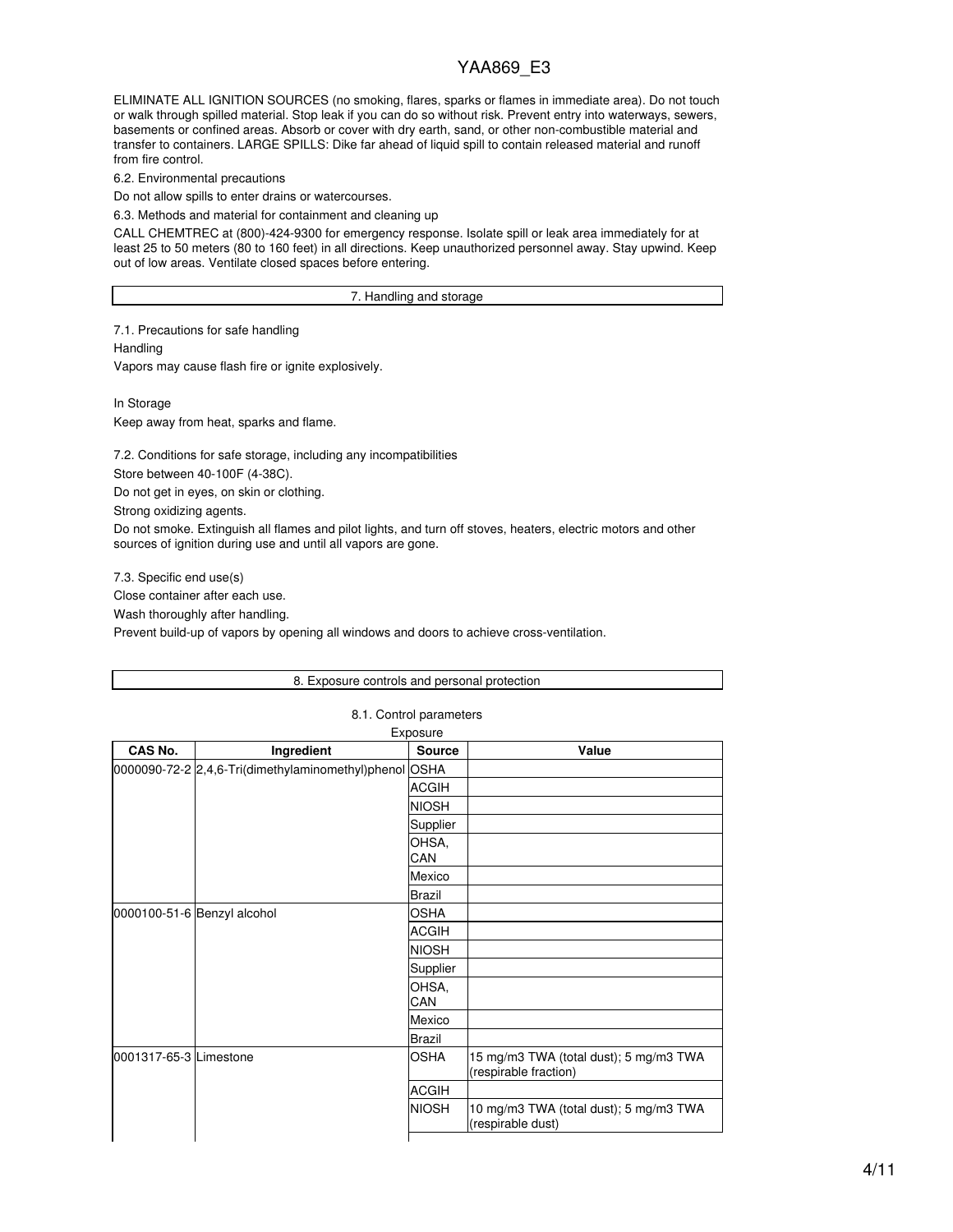YAA869\_E3

|                          |                                                  | Supplier      |                                                                 |
|--------------------------|--------------------------------------------------|---------------|-----------------------------------------------------------------|
|                          |                                                  | OHSA,<br>CAN  |                                                                 |
|                          |                                                  | Mexico        | 10 mg/m3 TWA LMPE-PPT20 mg/m3 STEL<br>[LMPE-CT]                 |
|                          |                                                  | <b>Brazil</b> |                                                                 |
|                          | 0001477-55-0 m-Xylene-alpha, alpha'-diamine      | OSHA          | 0.1 mg/m3 Ceiling                                               |
|                          |                                                  | ACGIH         | 0.1 mg/m3 Ceiling                                               |
|                          |                                                  | <b>NIOSH</b>  | 0.1 mg/m3 Ceiling                                               |
|                          |                                                  | Supplier      |                                                                 |
|                          |                                                  | OHSA,<br>CAN  | 0.1 mg/m3 Ceiling                                               |
|                          |                                                  | Mexico        |                                                                 |
|                          |                                                  | <b>Brazil</b> |                                                                 |
|                          | 0001761-71-3 Cyclohexanamine, 4,4'-methylenebis- | <b>OSHA</b>   |                                                                 |
|                          |                                                  | <b>ACGIH</b>  |                                                                 |
|                          |                                                  | <b>NIOSH</b>  |                                                                 |
|                          |                                                  | Supplier      |                                                                 |
|                          |                                                  | OHSA,<br>CAN  |                                                                 |
|                          |                                                  | Mexico        |                                                                 |
|                          |                                                  | <b>Brazil</b> |                                                                 |
|                          | 0013463-67-7 Titanium dioxide                    | OSHA          | 15 mg/m3 TWA (total dust)                                       |
|                          |                                                  | ACGIH         | 10 mg/m3 TWA                                                    |
|                          |                                                  | <b>NIOSH</b>  | 5000 mg/m3 IDLH                                                 |
|                          |                                                  | Supplier      |                                                                 |
|                          |                                                  | OHSA,<br>CAN  | 10 mg/m3 TWA                                                    |
|                          |                                                  | Mexico        | 10 mg/m3 TWA LMPE-PPT (as Ti)20 mg/m3<br>STEL [LMPE-CT] (as Ti) |
|                          |                                                  | <b>Brazil</b> |                                                                 |
| 0025154-52-3 Nonylphenol |                                                  | OSHA          |                                                                 |
|                          |                                                  | <b>ACGIH</b>  |                                                                 |
|                          |                                                  | <b>NIOSH</b>  |                                                                 |
|                          |                                                  | Supplier      |                                                                 |
|                          |                                                  | OHSA,<br>CAN  |                                                                 |
|                          |                                                  | Mexico        |                                                                 |
|                          |                                                  | Brazil        |                                                                 |
| 0061132-18-1 Fillite     |                                                  | OSHA          |                                                                 |
|                          |                                                  | <b>ACGIH</b>  |                                                                 |
|                          |                                                  | <b>NIOSH</b>  |                                                                 |
|                          |                                                  | Supplier      |                                                                 |
|                          |                                                  | OHSA,<br>CAN  |                                                                 |
|                          |                                                  | Mexico        |                                                                 |
|                          |                                                  | <b>Brazil</b> |                                                                 |
|                          | 0065997-17-3 Glass, oxide, chemicals             | <b>OSHA</b>   |                                                                 |
|                          |                                                  | <b>ACGIH</b>  |                                                                 |
|                          |                                                  | <b>NIOSH</b>  |                                                                 |
|                          |                                                  | Supplier      |                                                                 |
|                          |                                                  | OHSA,         |                                                                 |
|                          |                                                  | CAN           |                                                                 |
|                          |                                                  | Mexico        |                                                                 |
|                          |                                                  | <b>Brazil</b> |                                                                 |

| Data<br>Health |            |        |       |
|----------------|------------|--------|-------|
| CAS No.        | Inaredient | Source | Value |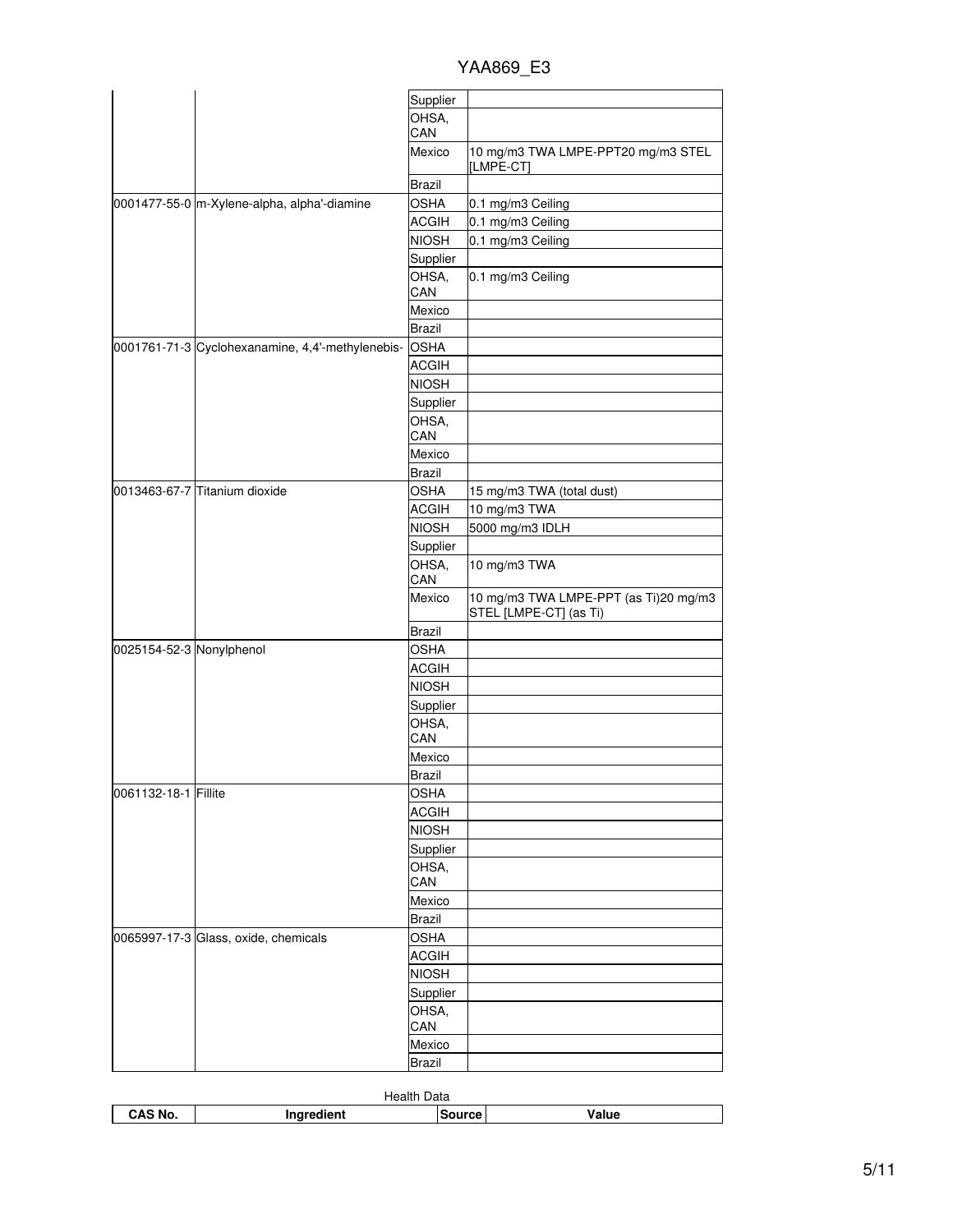|                          | 0000090-72-2 2,4,6-Tri(dimethylaminomethyl)phenol | <b>NIOSH</b> |                                                   |
|--------------------------|---------------------------------------------------|--------------|---------------------------------------------------|
|                          | 0000100-51-6 Benzyl alcohol                       | <b>NIOSH</b> |                                                   |
| 0001317-65-3 Limestone   |                                                   |              | NIOSH Eye and skin irritation Physical irritation |
|                          | 0001477-55-0 m-Xylene-alpha, alpha'-diamine       |              | NIOSH Skin irritation systemic effects            |
|                          | 0001761-71-3 Cyclohexanamine, 4,4'-methylenebis-  | <b>NIOSH</b> |                                                   |
|                          | 0013463-67-7 Titanium dioxide                     |              | NIOSH Lung tumors in animals                      |
| 0025154-52-3 Nonylphenol |                                                   | <b>NIOSH</b> |                                                   |
| 0061132-18-1 Fillite     |                                                   | <b>NIOSH</b> |                                                   |
|                          | 0065997-17-3 Glass, oxide, chemicals              | <b>NIOSH</b> |                                                   |

| CAS No.                  | Ingredient                                             | <b>Source</b> | Value                                                                  |
|--------------------------|--------------------------------------------------------|---------------|------------------------------------------------------------------------|
|                          | 0000090-72-2 2,4,6-Tri(dimethylaminomethyl)phenol OSHA |               | Select Carcinogen: No                                                  |
|                          |                                                        | <b>NTP</b>    | Known: No: Suspected: No                                               |
|                          |                                                        | <b>IARC</b>   | Group 1: No; Group 2a: No; Group 2b: No;<br>Group 3: No; Group 4: No;  |
|                          | 0000100-51-6 Benzyl alcohol                            | OSHA          | Select Carcinogen: No                                                  |
|                          |                                                        | NTP           | Known: No; Suspected: No                                               |
|                          |                                                        | IARC          | Group 1: No: Group 2a: No: Group 2b: No:<br>Group 3: No; Group 4: No;  |
| 0001317-65-3 Limestone   |                                                        | OSHA          | Select Carcinogen: No                                                  |
|                          |                                                        | <b>NTP</b>    | Known: No; Suspected: No                                               |
|                          |                                                        | <b>IARC</b>   | Group 1: No; Group 2a: No; Group 2b: No;<br>Group 3: No; Group 4: No;  |
|                          | 0001477-55-0 m-Xylene-alpha, alpha'-diamine            | OSHA          | Select Carcinogen: No                                                  |
|                          |                                                        | <b>NTP</b>    | Known: No; Suspected: No                                               |
|                          |                                                        | <b>IARC</b>   | Group 1: No; Group 2a: No; Group 2b: No;<br>Group 3: No; Group 4: No;  |
|                          | 0001761-71-3 Cyclohexanamine, 4,4'-methylenebis-       | <b>OSHA</b>   | Select Carcinogen: No                                                  |
|                          |                                                        | NTP           | Known: No; Suspected: No                                               |
|                          |                                                        | <b>IARC</b>   | Group 1: No: Group 2a: No: Group 2b: No:<br>Group 3: No; Group 4: No;  |
|                          | 0013463-67-7 Titanium dioxide                          | OSHA          | Select Carcinogen: Yes                                                 |
|                          |                                                        | <b>NTP</b>    | Known: No; Suspected: No                                               |
|                          |                                                        | <b>IARC</b>   | Group 1: No; Group 2a: No; Group 2b: Yes;<br>Group 3: No; Group 4: No; |
| 0025154-52-3 Nonylphenol |                                                        | OSHA          | Select Carcinogen: No                                                  |
|                          |                                                        | NTP           | Known: No; Suspected: No                                               |
|                          |                                                        | <b>IARC</b>   | Group 1: No; Group 2a: No; Group 2b: No;<br>Group 3: No; Group 4: No;  |
| 0061132-18-1 Fillite     |                                                        | <b>OSHA</b>   | Select Carcinogen: No                                                  |
|                          |                                                        | <b>NTP</b>    | Known: No; Suspected: No                                               |
|                          |                                                        | <b>IARC</b>   | Group 1: No: Group 2a: No: Group 2b: No:<br>Group 3: No; Group 4: No;  |
|                          | 0065997-17-3 Glass, oxide, chemicals                   | OSHA          | Select Carcinogen: No                                                  |
|                          |                                                        | <b>NTP</b>    | Known: No; Suspected: No                                               |
|                          |                                                        | <b>IARC</b>   | Group 1: No; Group 2a: No; Group 2b: No;<br>Group 3: No; Group 4: No;  |

#### Carcinogen Data

#### 8.2. Exposure controls

Respiratory Select equipment to provide protection from the ingredients listed in Section 3 of this document. Ensure fresh air entry during application and drying. If you experience eye watering, headache or dizziness or if air monitoring demonstrates dust, vapor, or mist levels are above applicable limits, wear an appropriate, properly fitted respirator (NIOSH approved) during and after application. Follow respirator manufacturer's directions for respirator use. FOR USERS OF 3M RESPIRATORY PROTECTION ONLY: For information and assistance on 3M occupational health and safety products, call OH&ESD Technical Service toll free in U.S.A. 1-800-243-4630, in Canada call 1-800-267-4414. Please do not contact these numbers regarding other manufacturer's respiratory protection products. 3M does not endorse the accuracy of the information contained in this Material Safety Data Sheet.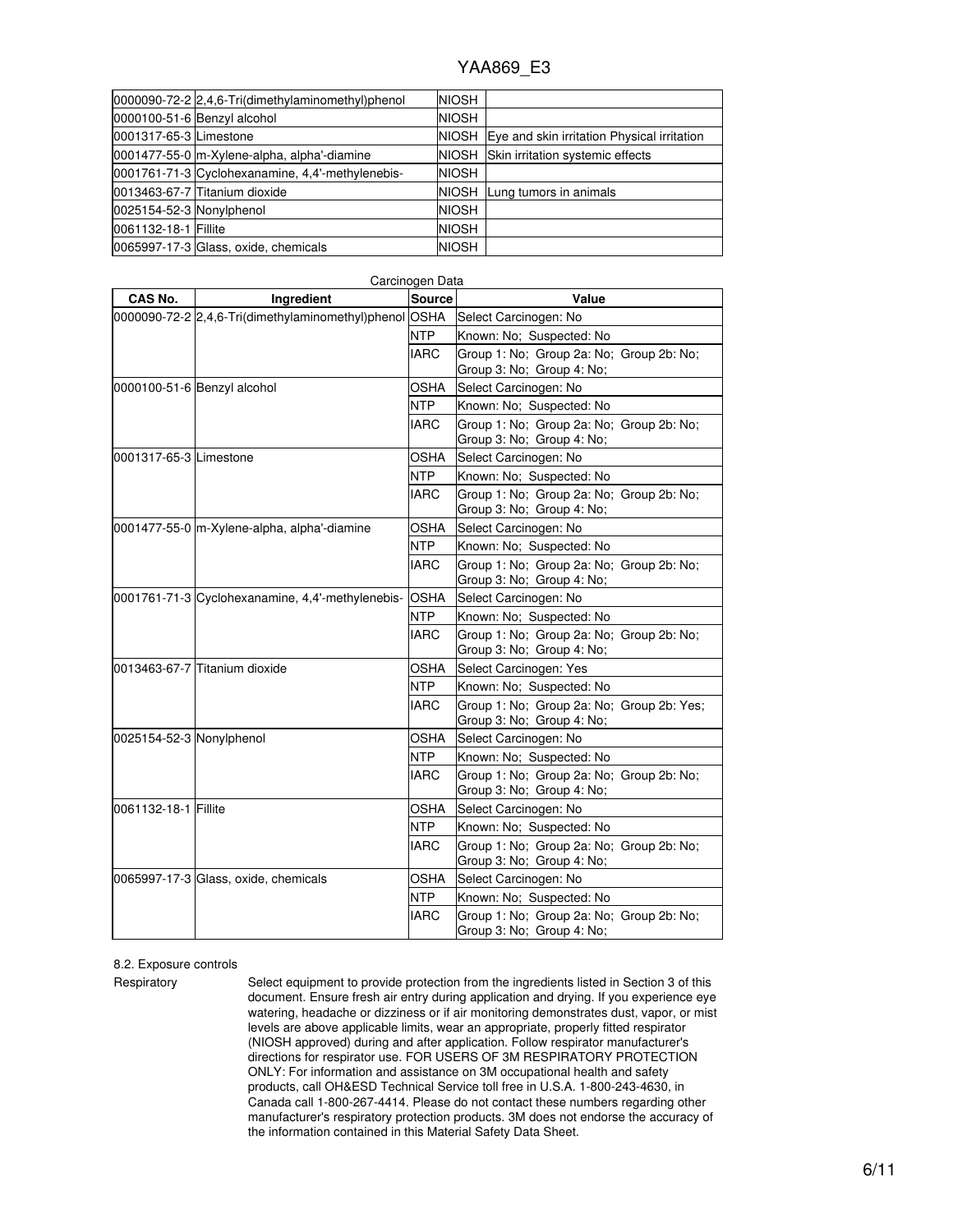| Eyes                        | Avoid contact with eyes. Protective equipment should be selected to provide<br>protection from exposure to the chemicals listed in Section 3 of this document.<br>Depending on the site-specific conditions of use, safety glasses, chemical goggles,<br>and/or head and face protection may be required to prevent contact. The equipment<br>must be thoroughly cleaned, or discarded after each use. |
|-----------------------------|--------------------------------------------------------------------------------------------------------------------------------------------------------------------------------------------------------------------------------------------------------------------------------------------------------------------------------------------------------------------------------------------------------|
| Skin                        | Protective equipment should be selected to provide protection from exposure to the<br>chemicals listed in Section 3 of this document. Depending on the site-specific<br>conditions of use, protective gloves, apron, boots, head and face protection may be<br>required to prevent contact. The equipment must be thoroughly cleaned, or discarded<br>after each use.                                  |
| <b>Engineering Controls</b> | Depending on the site-specific conditions of use, provide adequate ventilation.                                                                                                                                                                                                                                                                                                                        |
| <b>Other Work Practices</b> | Emergency eye wash fountains and safety showers should be available in the<br>immediate vicinity of any potential exposure. Use good personal hygiene practices.<br>Wash hands before eating, drinking, using toilet facilities, etc. Promptly remove soiled<br>clothing and wash clothing thoroughly before reuse. Shower after work using plenty of<br>soap and water.                               |

| 9. Physical and chemical properties                                     |                                                                               |  |
|-------------------------------------------------------------------------|-------------------------------------------------------------------------------|--|
|                                                                         |                                                                               |  |
| Appearance                                                              | White Liquid                                                                  |  |
| Odour threshold                                                         | Not Measured                                                                  |  |
| рH                                                                      | No Established Limit                                                          |  |
| Melting point / freezing point                                          | Not Measured                                                                  |  |
| Initial boiling point and boiling range                                 | 205 (°C) 401 (°F)                                                             |  |
| Flash Point                                                             | 101 (°C) 214 (°F)                                                             |  |
| Evaporation rate (Ether = $1$ )                                         | Not Measured                                                                  |  |
| Flammability (solid, gas)                                               | Not Applicable                                                                |  |
| Upper/lower flammability or explosive limits Lower Explosive Limit: 1.3 |                                                                               |  |
|                                                                         | Upper Explosive Limit: No Established Limit                                   |  |
| vapor pressure (Pa)                                                     | Not Measured                                                                  |  |
| Vapor Density                                                           | Heavier than air                                                              |  |
| <b>Specific Gravity</b>                                                 | 0.68                                                                          |  |
| Solubility in Water                                                     | Not Measured                                                                  |  |
| Partition coefficient n-octanol/water (Log<br>Kow)                      | Not Measured                                                                  |  |
| Auto-ignition temperature                                               | Not Measured                                                                  |  |
| Decomposition temperature                                               | Not Measured                                                                  |  |
| Viscosity (cSt)                                                         | No Established Limit Not Measured                                             |  |
| VOC $%$                                                                 | Refer to the Technical Data Sheet or label where information is<br>available. |  |

10. Stability and reactivity 10.1. Reactivity No data available 10.2. Chemical stability This product is stable and hazardous polymerization will not occur. Not sensitive to mechanical impact. Excessive heat and fumes generation can occur if improperly handled. 10.3. Possibility of hazardous reactions No data available 10.4. Conditions to avoid No data available 10.5. Incompatible materials Strong oxidizing agents. 10.6. Hazardous decomposition products Material may burn but does not ignite readily. Fire may produce irritating, corrosive and/or toxic gases. Containers may explode when heated. 11. Toxicological information

7/11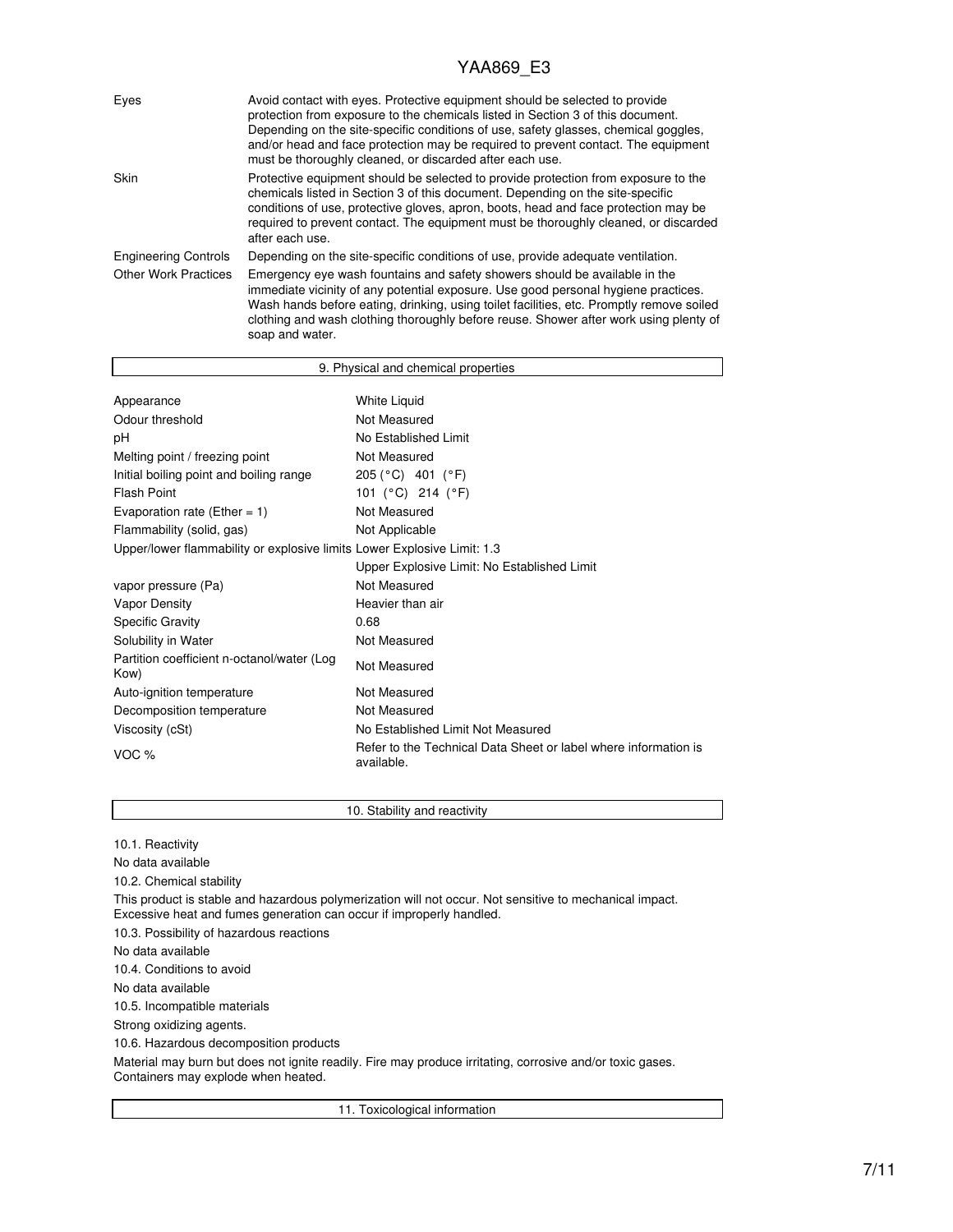### Acute toxicity

NOTICE: Reports have associated repeated and prolonged occupational overexposure to solvents with permanent brain and nervous system damage. Intentional misuse by deliberately concentrating and inhaling the contents may be harmful or fatal.

| Ingredient                                                 | Oral LD50,<br>mg/kg                 | Skin LD50,<br>mg/kg                    | <b>Inhalation</b><br>Vapor LD50,<br>mg/L/4hr | Inhalation<br>Dust/Mist LD50,<br>mg/L/4hr |
|------------------------------------------------------------|-------------------------------------|----------------------------------------|----------------------------------------------|-------------------------------------------|
| Benzyl alcohol - (100-51-6)                                | 1,230.00, Rat<br>Category: 4        | 2.000.00.<br>Rabbit -<br>Category: 4   | No data<br>available                         | 4.178. Rat -<br>Category: 4               |
| Fillite - (61132-18-1)                                     | No data<br>available                | No data<br>available                   | No data<br>available                         | No data available                         |
| Glass, oxide, chemicals - (65997-17-3)                     | No data<br>available                | No data<br>available                   | No data<br>available                         | No data available                         |
| Nonylphenol - (25154-52-3)                                 | 580.00, Rat -<br>Category: 4        | 2.000.00.<br>Rabbit -<br>Category: 4   | No data<br>available                         | No data available                         |
| Limestone - (1317-65-3)                                    | No data<br>available                | No data<br>available                   | No data<br>available                         | No data available                         |
| m-Xylene-alpha, alpha'-diamine -<br>$(1477 - 55 - 0)$      | 930.00, Rat -<br>Category: 4        | 2.000.00.<br>Rabbit -<br>Category: 4   | 2.40, Rat -<br>Category: 3                   | No data available                         |
| 2,4,6-Tri(dimethylaminomethyl)phenol -<br>$(90-72-2)$      | 1,200.00, Rat<br>Category: 4        | 1,280.00, Rat<br>Category: 4           | No data<br>available                         | No data available                         |
| Titanium dioxide - (13463-67-7)                            | 10.000.00.<br>Rat -<br>Category: NA | 10.000.00.<br>Rabbit -<br>Category: NA | No data<br>available                         | 6.82. Rat -<br>Category: NA               |
| Cyclohexanamine, 4,4'-methylenebis- -<br>$(1761 - 71 - 3)$ | 1,200.00, Rat<br>Category: 4        | 2,001.00,<br>Rabbit -<br>Category: 5   | No data<br>available                         | No data available                         |

| Item                                                                        | Category              | Hazard                                                                      |
|-----------------------------------------------------------------------------|-----------------------|-----------------------------------------------------------------------------|
| Acute Toxicity (mouth)                                                      |                       | May be harmful if swallowed.                                                |
| Acute Toxicity (skin)                                                       | 5                     | May be harmful in contact with skin.                                        |
| <b>Acute Toxicity (inhalation)</b>                                          | <b>Not Classified</b> | Not Applicable                                                              |
| Skin corrosion/irritation                                                   | 1В                    | Causes severe skin burns and eye damage.                                    |
| Eye damage/irritation                                                       |                       | Causes serious eye damage.                                                  |
| Sensitization (respiratory)                                                 | Not Classified        | Not Applicable                                                              |
| Sensitization (skin)                                                        |                       | May cause an allergic skin reaction.                                        |
| Germ toxicity                                                               | Not Classified        | Not Applicable                                                              |
| Carcinogenicity                                                             | Not Classified        | Not Applicable                                                              |
| <b>Reproductive Toxicity</b>                                                |                       | Suspected of damaging fertility. Suspected of<br>damaging the unborn child. |
| Specific target organ systemic toxicity Not Classified<br>(single exposure) |                       | Not Applicable                                                              |
| Specific target organ systemic<br>Toxicity (repeated exposure)              | Not Classified        | Not Applicable                                                              |
| <b>Aspiration hazard</b>                                                    | <b>Not Classified</b> | Not Applicable                                                              |

### 12. Ecological information

12.1. Toxicity

No additional information provided for this product. See Section 3 for chemical specific data.

Aquatic Ecotoxicity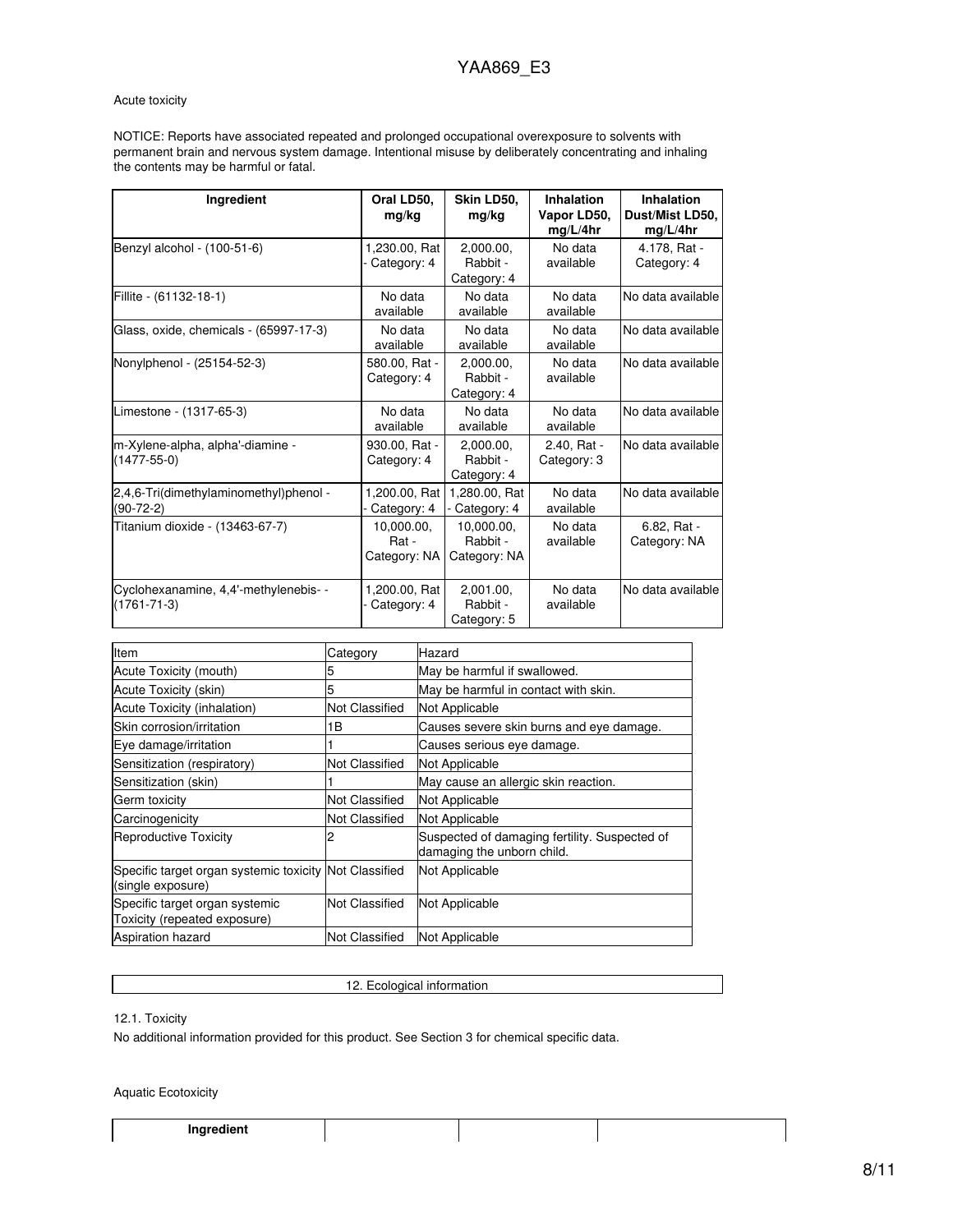|                                                       | 96 hr LC50 fish,<br>mg/l           | 48 hr EC50 crustacea,<br>mg/l | ErC50 algae,<br>mg/l                             |
|-------------------------------------------------------|------------------------------------|-------------------------------|--------------------------------------------------|
| Benzyl alcohol - (100-51-6)                           | 10.00, Lepomis<br>macrochirus      | 55.00, Daphnia<br>magna       | 700.00 (72 hr), Algae                            |
| Fillite - (61132-18-1)                                | Not Available                      | Not Available                 | $0.00$ (hr),                                     |
| Glass, oxide, chemicals -<br>(65997-17-3)             | Not Available                      | Not Available                 | Not Available                                    |
| Nonylphenol - (25154-52-3)                            | 0.135, Pimephales<br>promelas      | 0.104, Daphnia<br>magna       | 1.30 (72 hr), Scenedesmus<br>subspicatus         |
| Limestone - (1317-65-3)                               | Not Available                      | Not Available                 | Not Available                                    |
| m-Xylene-alpha, alpha'-diamine -<br>$(1477 - 55 - 0)$ | 100.00, Oncorhynchus<br>mykiss     | 16.00, Daphnia<br>magna       | Not Available                                    |
| 2,4,6-Tri(dimethylaminomethyl)phenol<br>$(90-72-2)$   | Not Available                      | Not Available                 | Not Available                                    |
| Titanium dioxide - (13463-67-7)                       | 1,000.00, Fundulus<br>heteroclitus | 5.50, Daphnia magna           | 5.83 (72 hr), Pseudokirchneriella<br>subcapitata |
| Cyclohexanamine, 4,4'-methylenebis-<br>- (1761-71-3)  | 46.00, Leuciscus idus              | 6.84, Daphnia magna           | 140.00 (72 hr), Algae                            |

12.2. Persistence and degradability No data available 12.3. Bioaccumulative potential Not Measured 12.4. Mobility in soil No data available 12.5. Results of PBT and vPvB assessment This product contains no PBT/vPvB chemicals. 12.6. Other adverse effects No data available

## 13. Disposal considerations

13.1. Waste treatment methods

Do not allow spills to enter drains or watercourses.

Dispose of in accordance with local, state and federal regulations. (Also reference RCRA information in Section 15 if listed).

| 14. Transport information                 |                                              |               |                                       |                                 |
|-------------------------------------------|----------------------------------------------|---------------|---------------------------------------|---------------------------------|
|                                           |                                              |               |                                       |                                 |
| 14.1. UN number                           |                                              | Not Regulated |                                       |                                 |
| 14.2. UN proper shipping name             |                                              | Not Regulated |                                       |                                 |
| 14.3. Transport hazard class(es)          |                                              |               |                                       |                                 |
| DOT (Domestic Surface Transportation)     |                                              |               | IMO / IMDG (Ocean Transportation)     |                                 |
| DOT Proper Shipping Not Regulated<br>Name |                                              |               | IMDG Proper<br>Shipping Name          | Not Regulated                   |
| <b>DOT Hazard Class</b>                   | Not Regulated                                |               | <b>IMDG Hazard Class</b><br>Sub Class | Not Regulated<br>Not applicable |
| UN / NA Number                            | Not Regulated                                |               |                                       |                                 |
| DOT Packing Group                         | Not Regulated                                |               | IMDG Packing Group                    | Not Regulated                   |
| CERCLA/DOT RO                             | Not Applicable gal. /<br>Not Applicable Ibs. |               | System Reference<br>Code              | 9                               |
| 14.4. Packing group                       |                                              | Not Regulated |                                       |                                 |
| 14.5. Environmental hazards               |                                              |               |                                       |                                 |

IMDG Marine Pollutant: No ( Nonylphenol )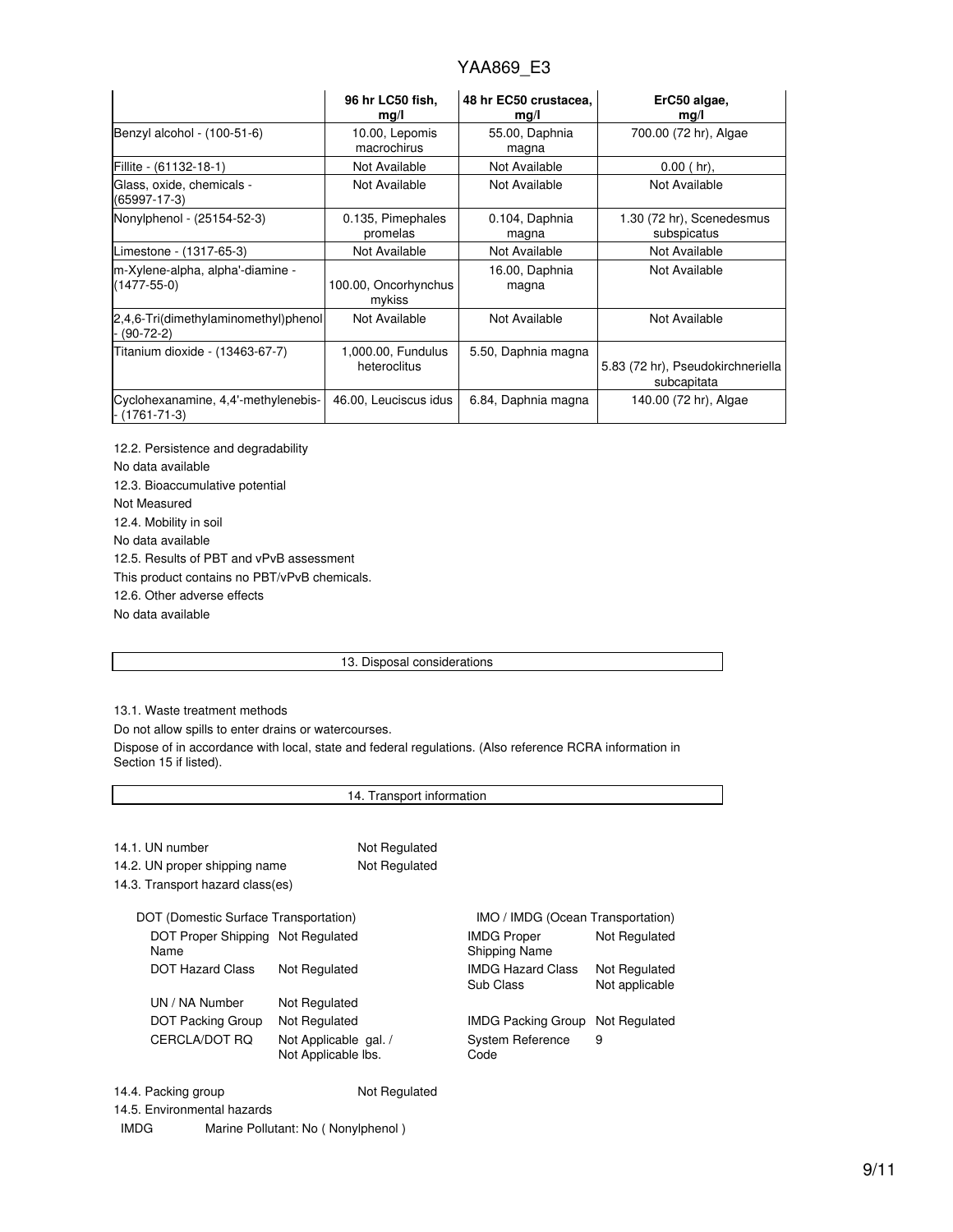# 14.6. Special precautions for user

Not Applicable

## 14.7. Transport in bulk according to Annex II of MARPOL73/78 and the IBC Code Not Applicable

| 15. Regulatory information                                                      |                                                                                                                                                                                                                                                                                   |  |  |
|---------------------------------------------------------------------------------|-----------------------------------------------------------------------------------------------------------------------------------------------------------------------------------------------------------------------------------------------------------------------------------|--|--|
| <b>Regulatory Overview</b>                                                      | The regulatory data in Section 15 is not intended to be all-inclusive, only selected<br>regulations are represented. All ingredients of this product are listed on the TSCA<br>(Toxic Substance Control Act) Inventory or are not required to be listed on the TSCA<br>Inventory. |  |  |
| <b>WHMIS Classification</b>                                                     | D <sub>2</sub> A E                                                                                                                                                                                                                                                                |  |  |
| DOT Marine Pollutants (10%):<br>(No Product Ingredients Listed)                 |                                                                                                                                                                                                                                                                                   |  |  |
| DOT Severe Marine Pollutants (1%):<br>(No Product Ingredients Listed)           |                                                                                                                                                                                                                                                                                   |  |  |
| EPCRA 311/312 Chemicals and RQs (>.1%):<br>(No Product Ingredients Listed)      |                                                                                                                                                                                                                                                                                   |  |  |
| EPCRA 302 Extremely Hazardous (>.1%) :<br>(No Product Ingredients Listed)       |                                                                                                                                                                                                                                                                                   |  |  |
| EPCRA 313 Toxic Chemicals (>.1%) :<br>(No Product Ingredients Listed)           |                                                                                                                                                                                                                                                                                   |  |  |
| Mass RTK Substances (>1%):                                                      |                                                                                                                                                                                                                                                                                   |  |  |
| Benzyl alcohol                                                                  |                                                                                                                                                                                                                                                                                   |  |  |
| Limestone                                                                       |                                                                                                                                                                                                                                                                                   |  |  |
| m-Xylene-alpha, alpha'-diamine                                                  |                                                                                                                                                                                                                                                                                   |  |  |
| Nonylphenol<br>Titanium dioxide                                                 |                                                                                                                                                                                                                                                                                   |  |  |
| Penn RTK Substances (>1%) :                                                     |                                                                                                                                                                                                                                                                                   |  |  |
| Benzyl alcohol                                                                  |                                                                                                                                                                                                                                                                                   |  |  |
| Limestone                                                                       |                                                                                                                                                                                                                                                                                   |  |  |
| m-Xylene-alpha, alpha'-diamine                                                  |                                                                                                                                                                                                                                                                                   |  |  |
| Nonylphenol                                                                     |                                                                                                                                                                                                                                                                                   |  |  |
| Titanium dioxide                                                                |                                                                                                                                                                                                                                                                                   |  |  |
| (No Product Ingredients Listed)                                                 | Penn Special Hazardous Substances (>.01%) :                                                                                                                                                                                                                                       |  |  |
| <b>RCRA Status:</b>                                                             |                                                                                                                                                                                                                                                                                   |  |  |
| (No Product Ingredients Listed)<br>N.J. RTK Substances (>1%):                   |                                                                                                                                                                                                                                                                                   |  |  |
| Limestone                                                                       |                                                                                                                                                                                                                                                                                   |  |  |
| m-Xylene-alpha, alpha'-diamine                                                  |                                                                                                                                                                                                                                                                                   |  |  |
| Titanium dioxide                                                                |                                                                                                                                                                                                                                                                                   |  |  |
| N.J. Special Hazardous Substances (> 01%) :<br>(No Product Ingredients Listed)  |                                                                                                                                                                                                                                                                                   |  |  |
| N.J. Env. Hazardous Substances (>.1%) :<br>(No Product Ingredients Listed)      |                                                                                                                                                                                                                                                                                   |  |  |
| Proposition 65 - Carcinogens (>0%):                                             |                                                                                                                                                                                                                                                                                   |  |  |
| Titanium dioxide                                                                |                                                                                                                                                                                                                                                                                   |  |  |
| Proposition 65 - Female Repro Toxins (>0%):<br>(No Product Ingredients Listed)  |                                                                                                                                                                                                                                                                                   |  |  |
| Proposition 65 - Male Repro Toxins (>0%):<br>(No Product Ingredients Listed)    |                                                                                                                                                                                                                                                                                   |  |  |
| Proposition 65 - Developmental Toxins (>0%):<br>(No Product Ingredients Listed) |                                                                                                                                                                                                                                                                                   |  |  |

16. Other information